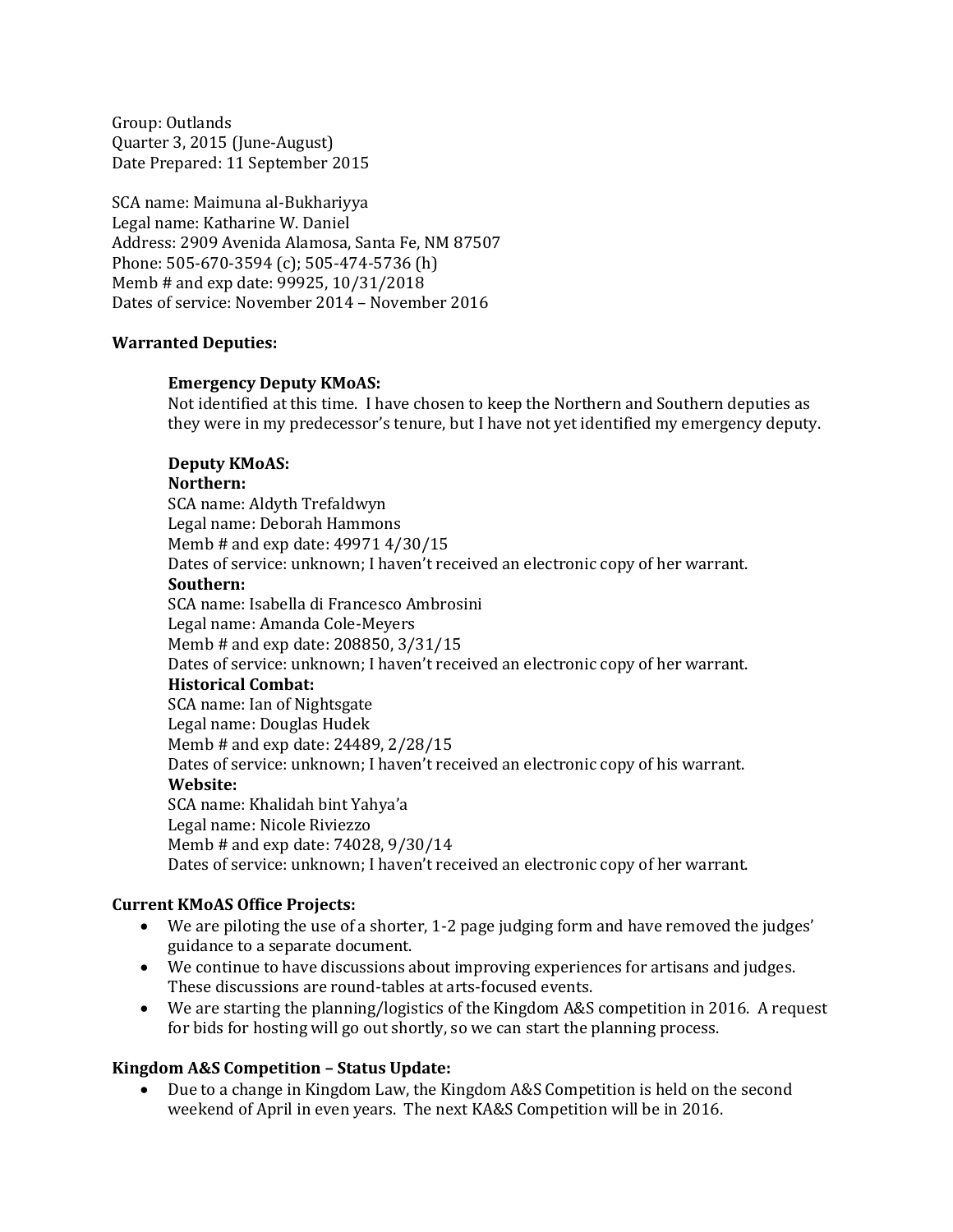## **Kingdom A&S Collegium – Status Update:**

 Due to a change in Kingdom Law, the Kingdom A&S Collegium has been established and is held on the second weekend of April in odd years. This is the first time that our Kingdom has put on a Kingdom-wide collegium in many years, although the Northern and Southern halves of the Kingdom have put on successful A&S collegia.

## **A&S Activities of Note (events, displays, competitions, etc.):**

- To get artisans more comfortable with displaying at smaller events and to prepare them, incrementally, for larger A&S competitions and Kingdom A&S and interkingdom Wars, local groups are encouraged to support artisans' displays and local competitions.
- Battlemoor:
	- o Coordinators:
		- Mistress Dianna Doria
		- Baroness Magge Mortenson
		- Lady Belatumara (brewing)
		- **THLady Leofsige (Dirty Dozen Donation Derby)**
		- THLady Hannah de Avila (KAOS)
	- o Artisan Competitions:
		- **Brewers'** 
			- Premier Brewmaster: Dubhghaill MacGille Easpig
			- Populace Choice: Brandi of Hoof N Mouth
			- Beer: THLord Soren Thorvaldsson
			- Wine: Dubhghaill MacGille Easpig
			- Cordials: Hoya Kristof
	- o Artisan Displays:
		- General Display very few individuals actually placed items out for display, however the items were really amazing.
			- Populace
			- Argent Hart (A&S AOA-level)
			- Flower (A&S GOA-level)
			- Laurel (A&S POA-level)
			- KAOS tea
		- Dirty Dozen Donation Derby (largesse)
			- 22 participants made at least 6
	- o General A&S: 85 classes held in 5 different venues across the site
		- Lampworkers' Glass Pavilion:
			- Dots and Beyond
			- Goddess Beads
			- Historic Beads
			- Intro to Lampwork Beads
			- Small Vessels
			- Twisties & Stringers
		- Book Bindery:
			- Blind Tooling
			- Endbands
			- Japanese Stab Binding
			- Nag Hamadi style Small Leather Books
		- A&S Pavilions (2)/Townhall: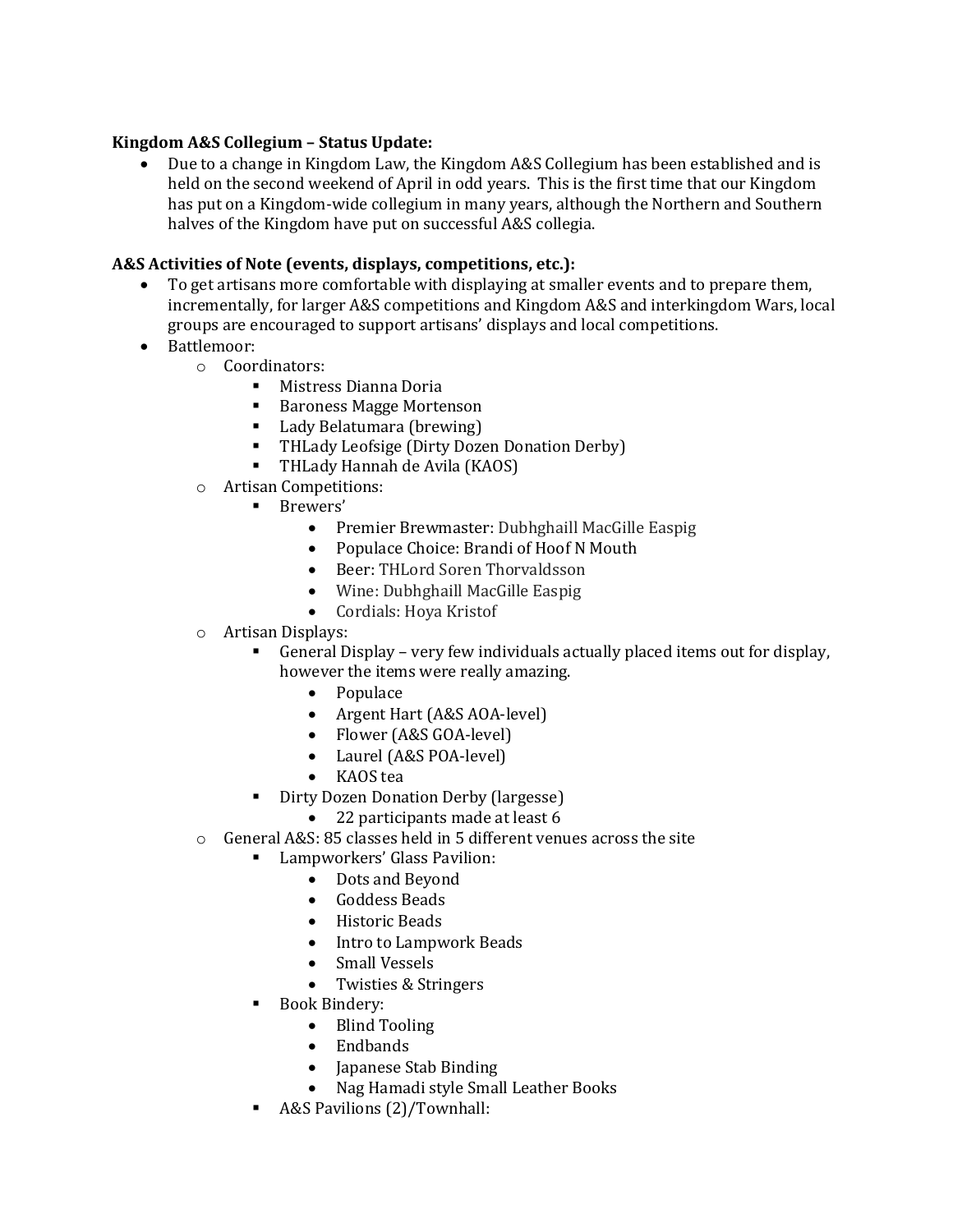- 14<sup>th</sup> 16<sup>th</sup> Century "Two Loop" Leather Girdle Purse
- A Few Simple Norse Finishing Embellishments
- Absolute Beginning Inkle Weaving
- Astronomy: Star Gazing
- Basic Hand-Sewing Techniques
- Basic Nalbinding
- Basic Whitework: Adding Detail to Illumination
- Beaded Segment Necklaces
- Beautifying Your Event: Simple Pennons and Streamers
- Beginning Embroidery
- Beginning Inkle Weaving: You've Got a Loom, Now What?
- Beginning Jewelry Techniques
- Beginning Scribal
- Beginning Spinning
- Building and Firing an Updraft Kiln
- Combing and Carding
- Creating Jewelry Using Period Portraiture as Inspiration
- Dance Class
- Dogs in Period & in the SCA
- Dye Walk I: Collecting Local Flora
- Dye Walk II: Dyeing with Local Flora
- Friars, Monks, and Other Clergy
- Fundamentals of Footwork: Why Your Feet Win (or Lose) Your Fight
- Glove Making 101: Thumbs Up
- Glove Making 102: High Five
- Golden Illumination
- Hair and Skin Care
- Hot Vat Dye with Woods
- How to Make a Felt Needle Book
- How to Make a Huva Cap
- Identifying Fiber Content
- Inkle Pattern Basics: Warping for Specific Patterns
- Intermediate Spinning
- Intro to Combat Archery
- Leatherworking
- Let's Make Music
- Make Three Period Woodworking Layout Tools
- Music History 101
- Pants: A Must-Have to Fight Evil
- Retinue 101: So You Want to Serve on a Retinue?
- Roman Oil Lamp
- SCA 101 Newcomers' Class
- SCA Shield Usage
- Setting Up a Camp Site
- Song Circle
- Stretching & Warm-Up Session for Fighters
- Temple Rings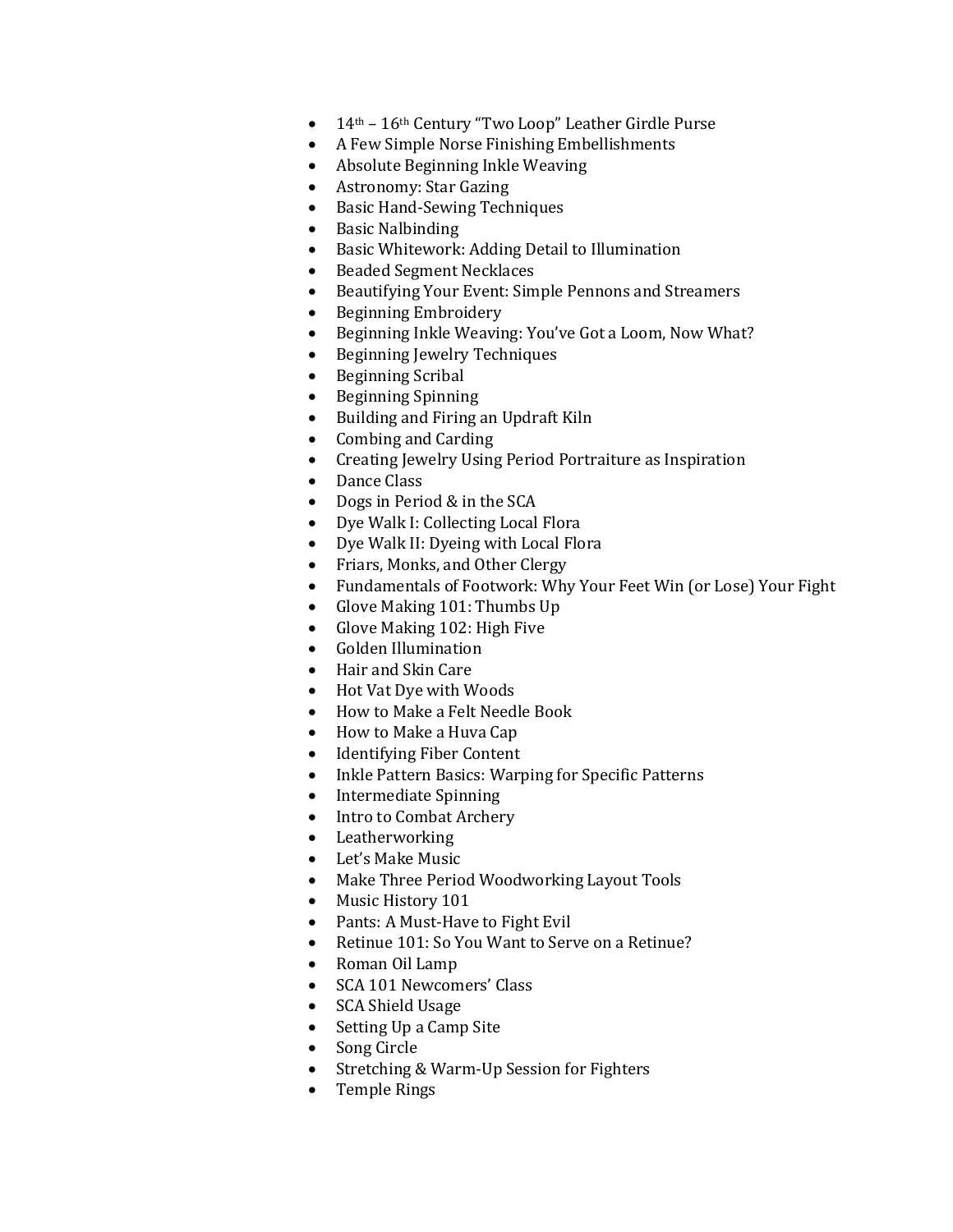- Thread-Wrapped Buttons
- Tunics: Fold to Finish
- Viking Age Music

# **A&S Classes in Local Groups:**

- Aarquelle (Shire)
	- $\circ$  Garb; calligraphy; sewing; lampworking; calligraphy; wire jewelry; period games; fiber arts.
- al-Barran (Barony)
	- o fabric block printing; beginning garb.
- Blackwater Keep (Shire)
	- o No classes.
- Bryngolau (Shire)
	- o Sewing; naalbinding.
- Caer Galen (Barony)
	- o Bookbinding; hoods.
- Caerthe (Barony)
	- o Simple A&S classes at local event.
- Citadel (Barony)
	- o Brewing; period music; youth A&S; illumination; chain maille; smithing.
- Draca Mor (Shire)
	- o No classes referenced.
- Dragonsspine (Barony)
	- o Hand-finishing; silk banner painting.
- Drygestan (Shire)
	- o Rapier; event fooding; bardic arts; leatherworking; kumihimo; court dancing; blacksmithing; scribal; beaded kumihimo; hafla.
- Fontaine dans Sable (Barony)
	- o Sewing; heraldry; hosen & braies; summer garb (peplos & chitons); silk banner painting.
- Hawk's Hollow (Canton)
	- $\circ$  Quilling; calligraphy & illumination; lucet; beginning spinning; chain maille; finger loop braiding.
- Nahrun Kabirun (Shire)
	- o SCA how-to (favors; award recommendations).
- Plattefordham (Shire)
	- o Weekly open-house project night; artistic project exchanges (like KAOS or Noblesse Largesse).
- Ravenhyrst (Canton)
	- o Fabric buttons; hidden hand-hems; general patterning for every figure.
- Rio de las Animas (Shire)
	- o Banner painting; scribal; wood carving; painting.
- Unser Hafen (Barony)
	- $\circ$  Shoe-making; lucet-making; pewter sand casting; blacksmithing; brass sand casting; calligraphy; garb; cooking guild; armory guild; candle-dipping.
- Villaleon (Shire)
	- o No classes.
- White Mountain (Shire)
	- o No classes.